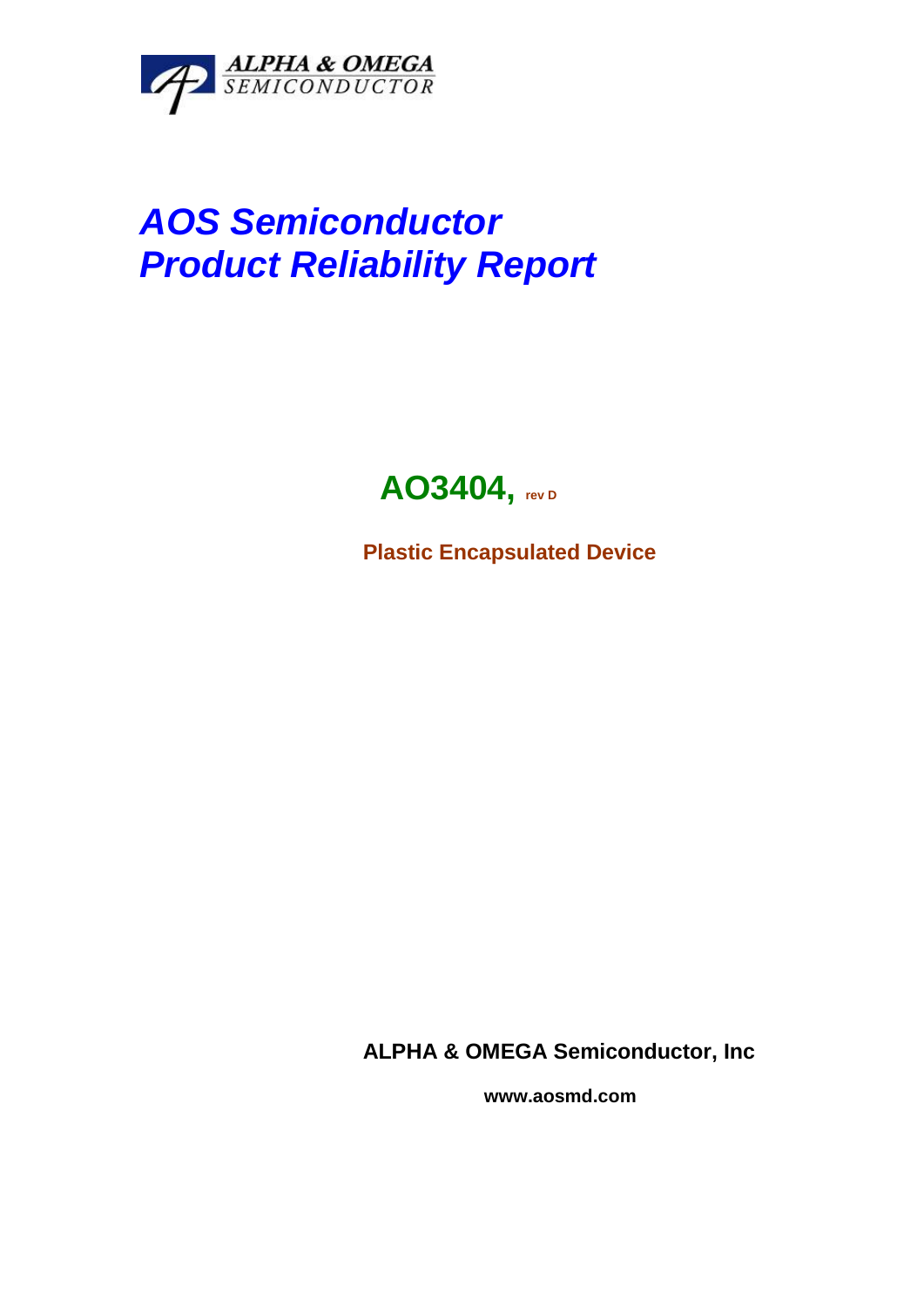

This AOS product reliability report summarizes the qualification result for AO3404. Accelerated environmental tests are performed on a specific sample size, and then followed by electrical test at end point. Review of final electrical test result confirms that AO3404 passes AOS quality and reliability requirements. The released product will be categorized by the process family and be monitored on a quarterly basis for continuously improving the product quality.

#### **Table of Contents:**

- I. Product Description
- II. Package and Die information
- III. Environmental Stress Test Summary and Result
- IV. Reliability Evaluation

#### **I. Product Description:**

The AO3404 uses advanced trench technology to provide excellent  $R_{DS(ON)}$  and low gate charge. This device may be used as a load switch or in PWM applications.

-RoHS Compliant -Halogen Free

Detailed information refers to datasheet.

#### **II. Die / Package Information:**

|                                       | AO3404                         |
|---------------------------------------|--------------------------------|
| <b>Process</b>                        | Standard sub-micron            |
|                                       | 30V N-Channel MOSFET           |
| Package Type                          | SOT <sub>23</sub>              |
| <b>Lead Frame</b>                     | Cu                             |
| Die Attach                            | Ag Epoxy                       |
| <b>Bonding Wire</b>                   | Cu & Au wire                   |
| <b>Mold Material</b>                  | Epoxy resin with silica filler |
| <b>MSL (moisture sensitive level)</b> | Level 1 based on J-STD-020     |

**Note \*** based on information provided by assembler and mold compound supplier